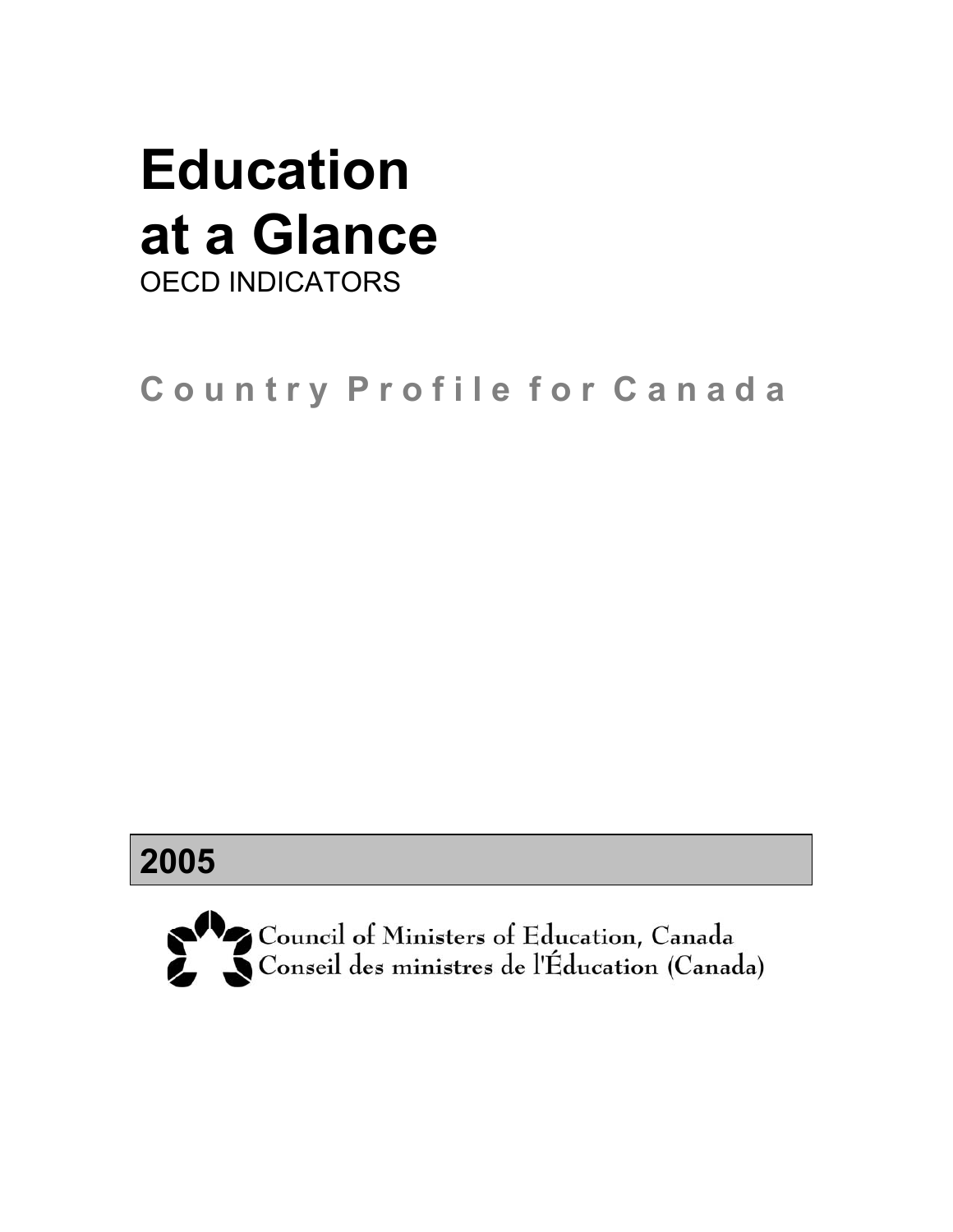# **Table of Contents**

| The Output of Educational Institutions and the Impact of<br>Indicator A1:<br>Indicator A2:<br>Indicator A3:<br>Indicator A4:<br>Indicator A5:<br>Indicator A6:<br>Between- and within-school variation in the mathematics<br>Mathematics and science achievement of eighth-grade<br>Indicator A7:<br>Labour force participation by level of educational attainment  6<br>Indicator A8:<br>Indicator A9:<br>Indicator A10:<br>The returns of education: links between education, economic<br><b>Chapter B:</b><br>Indicator B1:<br>Expenditure on educational institutions relative to Gross Domestic<br>Indicator B2:<br>Indicator B3:<br>Indicator B4:<br>Indicator B5:<br>Expenditure in institutions by service category and by resource<br>Indicator B6:<br><b>Chapter C:</b><br>Enrolment in education from primary education to adult life 8<br>Indicator C1:<br>Indicator C2:<br>Indicator C3: |                   |  |
|-------------------------------------------------------------------------------------------------------------------------------------------------------------------------------------------------------------------------------------------------------------------------------------------------------------------------------------------------------------------------------------------------------------------------------------------------------------------------------------------------------------------------------------------------------------------------------------------------------------------------------------------------------------------------------------------------------------------------------------------------------------------------------------------------------------------------------------------------------------------------------------------------------|-------------------|--|
|                                                                                                                                                                                                                                                                                                                                                                                                                                                                                                                                                                                                                                                                                                                                                                                                                                                                                                       |                   |  |
|                                                                                                                                                                                                                                                                                                                                                                                                                                                                                                                                                                                                                                                                                                                                                                                                                                                                                                       | <b>Chapter A:</b> |  |
|                                                                                                                                                                                                                                                                                                                                                                                                                                                                                                                                                                                                                                                                                                                                                                                                                                                                                                       |                   |  |
|                                                                                                                                                                                                                                                                                                                                                                                                                                                                                                                                                                                                                                                                                                                                                                                                                                                                                                       |                   |  |
|                                                                                                                                                                                                                                                                                                                                                                                                                                                                                                                                                                                                                                                                                                                                                                                                                                                                                                       |                   |  |
|                                                                                                                                                                                                                                                                                                                                                                                                                                                                                                                                                                                                                                                                                                                                                                                                                                                                                                       |                   |  |
|                                                                                                                                                                                                                                                                                                                                                                                                                                                                                                                                                                                                                                                                                                                                                                                                                                                                                                       |                   |  |
|                                                                                                                                                                                                                                                                                                                                                                                                                                                                                                                                                                                                                                                                                                                                                                                                                                                                                                       |                   |  |
|                                                                                                                                                                                                                                                                                                                                                                                                                                                                                                                                                                                                                                                                                                                                                                                                                                                                                                       |                   |  |
|                                                                                                                                                                                                                                                                                                                                                                                                                                                                                                                                                                                                                                                                                                                                                                                                                                                                                                       |                   |  |
|                                                                                                                                                                                                                                                                                                                                                                                                                                                                                                                                                                                                                                                                                                                                                                                                                                                                                                       |                   |  |
|                                                                                                                                                                                                                                                                                                                                                                                                                                                                                                                                                                                                                                                                                                                                                                                                                                                                                                       |                   |  |
|                                                                                                                                                                                                                                                                                                                                                                                                                                                                                                                                                                                                                                                                                                                                                                                                                                                                                                       |                   |  |
|                                                                                                                                                                                                                                                                                                                                                                                                                                                                                                                                                                                                                                                                                                                                                                                                                                                                                                       |                   |  |
|                                                                                                                                                                                                                                                                                                                                                                                                                                                                                                                                                                                                                                                                                                                                                                                                                                                                                                       |                   |  |
|                                                                                                                                                                                                                                                                                                                                                                                                                                                                                                                                                                                                                                                                                                                                                                                                                                                                                                       |                   |  |
|                                                                                                                                                                                                                                                                                                                                                                                                                                                                                                                                                                                                                                                                                                                                                                                                                                                                                                       |                   |  |
|                                                                                                                                                                                                                                                                                                                                                                                                                                                                                                                                                                                                                                                                                                                                                                                                                                                                                                       |                   |  |
|                                                                                                                                                                                                                                                                                                                                                                                                                                                                                                                                                                                                                                                                                                                                                                                                                                                                                                       |                   |  |
|                                                                                                                                                                                                                                                                                                                                                                                                                                                                                                                                                                                                                                                                                                                                                                                                                                                                                                       |                   |  |
|                                                                                                                                                                                                                                                                                                                                                                                                                                                                                                                                                                                                                                                                                                                                                                                                                                                                                                       |                   |  |
|                                                                                                                                                                                                                                                                                                                                                                                                                                                                                                                                                                                                                                                                                                                                                                                                                                                                                                       |                   |  |
|                                                                                                                                                                                                                                                                                                                                                                                                                                                                                                                                                                                                                                                                                                                                                                                                                                                                                                       |                   |  |
|                                                                                                                                                                                                                                                                                                                                                                                                                                                                                                                                                                                                                                                                                                                                                                                                                                                                                                       |                   |  |
|                                                                                                                                                                                                                                                                                                                                                                                                                                                                                                                                                                                                                                                                                                                                                                                                                                                                                                       |                   |  |
|                                                                                                                                                                                                                                                                                                                                                                                                                                                                                                                                                                                                                                                                                                                                                                                                                                                                                                       |                   |  |
|                                                                                                                                                                                                                                                                                                                                                                                                                                                                                                                                                                                                                                                                                                                                                                                                                                                                                                       |                   |  |
|                                                                                                                                                                                                                                                                                                                                                                                                                                                                                                                                                                                                                                                                                                                                                                                                                                                                                                       |                   |  |
|                                                                                                                                                                                                                                                                                                                                                                                                                                                                                                                                                                                                                                                                                                                                                                                                                                                                                                       |                   |  |
|                                                                                                                                                                                                                                                                                                                                                                                                                                                                                                                                                                                                                                                                                                                                                                                                                                                                                                       |                   |  |
|                                                                                                                                                                                                                                                                                                                                                                                                                                                                                                                                                                                                                                                                                                                                                                                                                                                                                                       | Indicator C4:     |  |
| The situation of the youth population with low levels of education 8<br>Indicator C5:                                                                                                                                                                                                                                                                                                                                                                                                                                                                                                                                                                                                                                                                                                                                                                                                                 |                   |  |
| Indicator C6:                                                                                                                                                                                                                                                                                                                                                                                                                                                                                                                                                                                                                                                                                                                                                                                                                                                                                         |                   |  |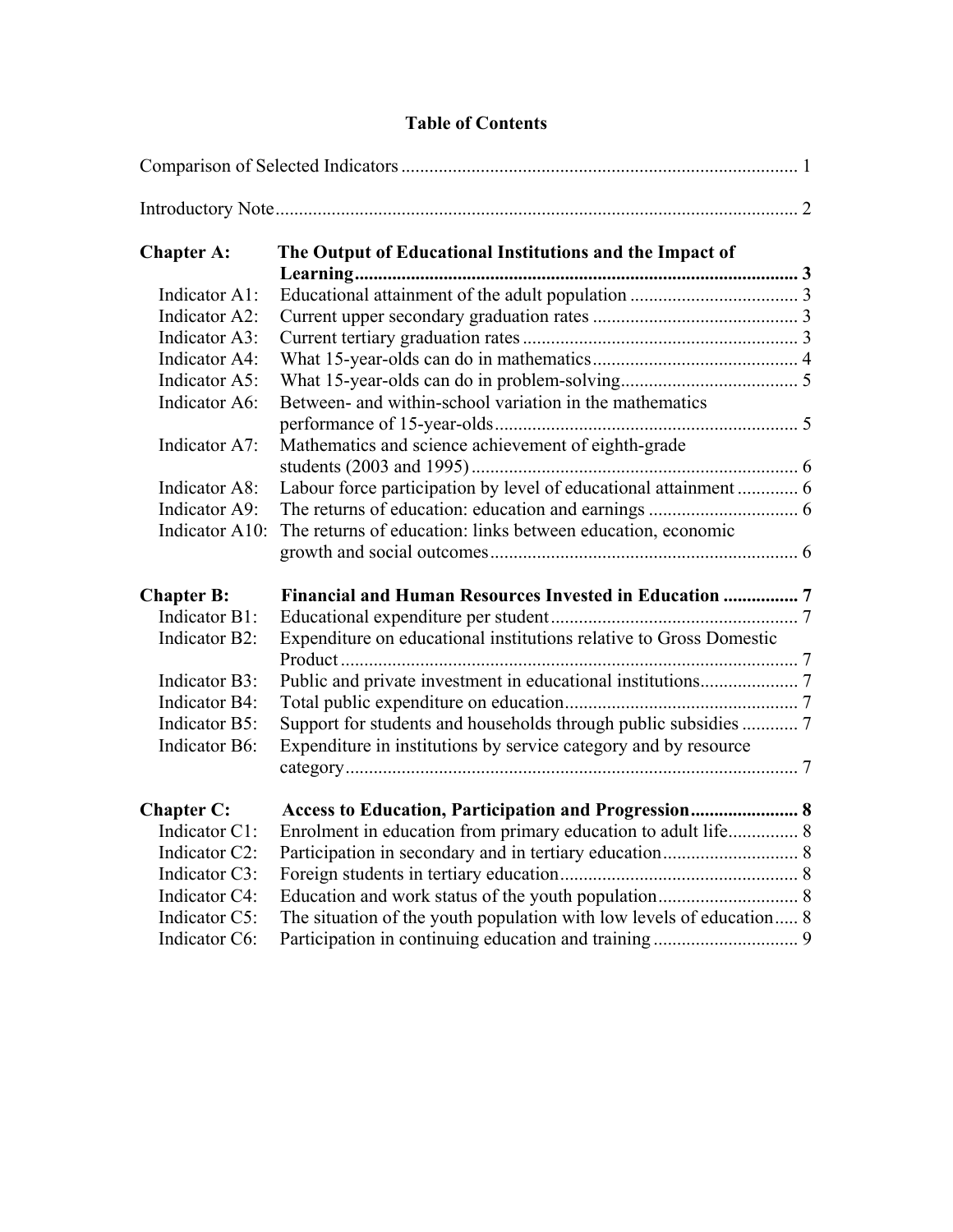| <b>Chapter D:</b> | The Learning Environment and Organisation of Schools 10               |  |  |
|-------------------|-----------------------------------------------------------------------|--|--|
| Indicator D1:     | Total intended instruction time for students in primary and secondary |  |  |
|                   |                                                                       |  |  |
| Indicator D2:     |                                                                       |  |  |
| Indicator D3:     |                                                                       |  |  |
| Indicator D4:     |                                                                       |  |  |
| Indicator D5:     |                                                                       |  |  |
| Indicator D6:     |                                                                       |  |  |
|                   |                                                                       |  |  |
|                   |                                                                       |  |  |
|                   |                                                                       |  |  |
|                   |                                                                       |  |  |
|                   |                                                                       |  |  |
|                   |                                                                       |  |  |
|                   |                                                                       |  |  |
|                   |                                                                       |  |  |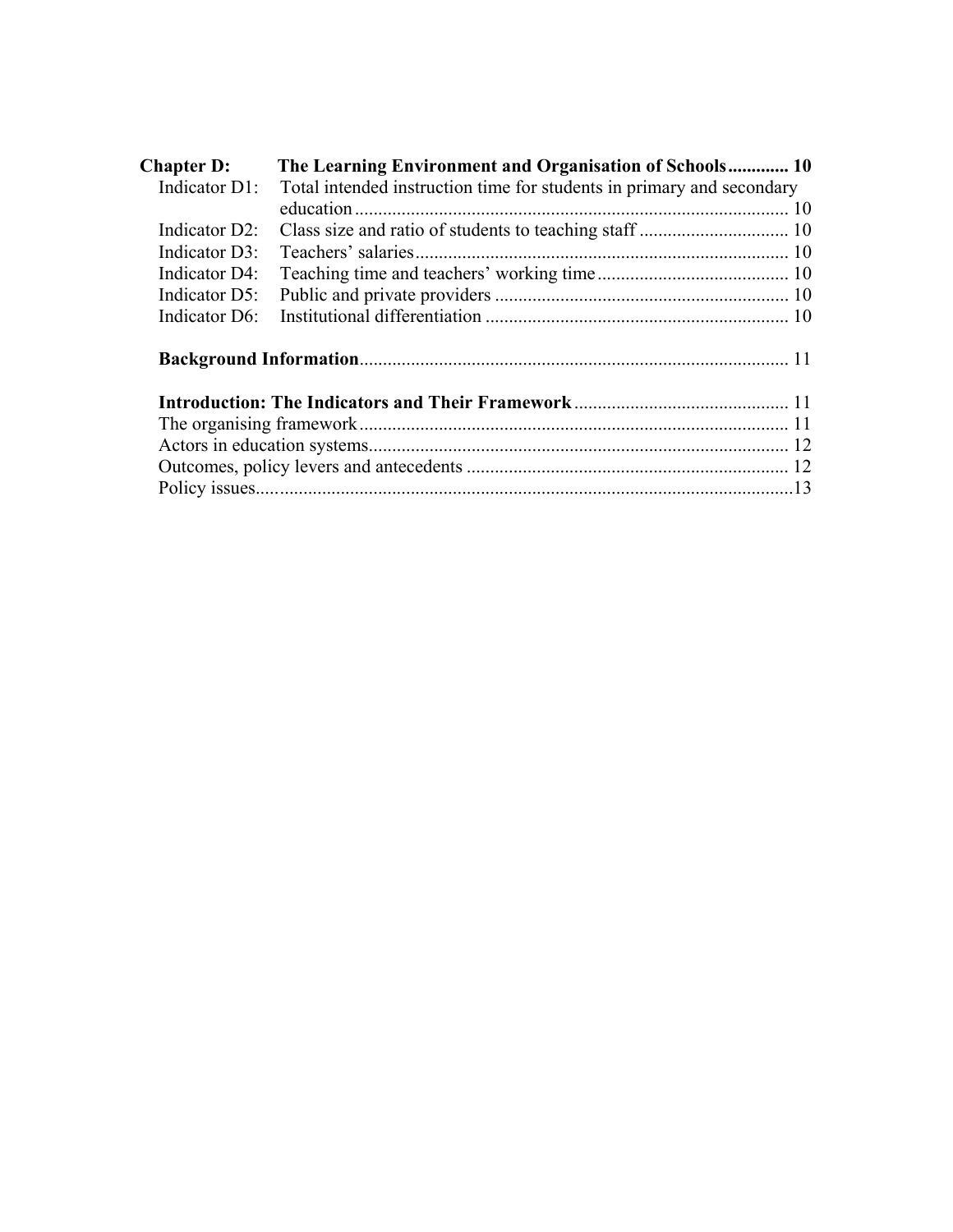# **Comparison of Selected Indicators**

| Comparison of selected indicators from OECD's Education at a Glance, 2005 |                                                                                                                                                               |            |            |            |            |            |      |           |                           |                    |                                |
|---------------------------------------------------------------------------|---------------------------------------------------------------------------------------------------------------------------------------------------------------|------------|------------|------------|------------|------------|------|-----------|---------------------------|--------------------|--------------------------------|
| Results for Canada, G7 countries, and others                              |                                                                                                                                                               |            |            |            |            |            |      |           |                           |                    |                                |
| Indicator                                                                 | <b>Source Table</b>                                                                                                                                           | <b>CAN</b> | <b>FRA</b> | <b>GER</b> | <b>ITA</b> | <b>JAP</b> | UK   | <b>US</b> | <b>High</b>               | Low                | <b>OECD</b><br>Country<br>Mean |
| A <sub>1</sub>                                                            | Table A3.1a Population that has<br>attained tertiary education (2003),<br>age 25–34                                                                           | 53%        | 37%        | 22%        | 12%        | 52%        | 33%  | 39%       | <b>CAN</b>                | <b>TUR</b><br>11%  | 29%                            |
| A <sub>9</sub>                                                            | Table A9.1a Relative earnings of<br>the population with income from<br>employment, tertiary education<br>(high school= $100$ ), age $25-64$                   | 136        | 150        | 153        | 153        | N/A        | 162  | 183       | <b>HUN</b><br>235         | <b>DEN</b><br>124  | N/A                            |
| C <sub>4</sub>                                                            | Table C4.3 Percentage of the<br>population not in education and<br>unemployed in the total population<br>$(2003)$ , age $15-19$                               | $3.0\%$    | 2.1%       | 1.9%       | $4.3\%$    | N/A        | 4.9% | 2.4%      | <b>DEN</b><br>$1.4\%$     | <b>SLO</b><br>7.4% | 2.7%                           |
| C6                                                                        | Table C6.1a Participation in<br>formal and/or non-formal education<br>and training, by level of<br>educational attainment and gender<br>$(2003)$ , all levels | 37%        | 21%        | 15%        | $9\%$      | N/A        | 38%  | N/A       | SWE,<br><b>CHE</b><br>56% | <b>HUN</b><br>8%   | N/A/                           |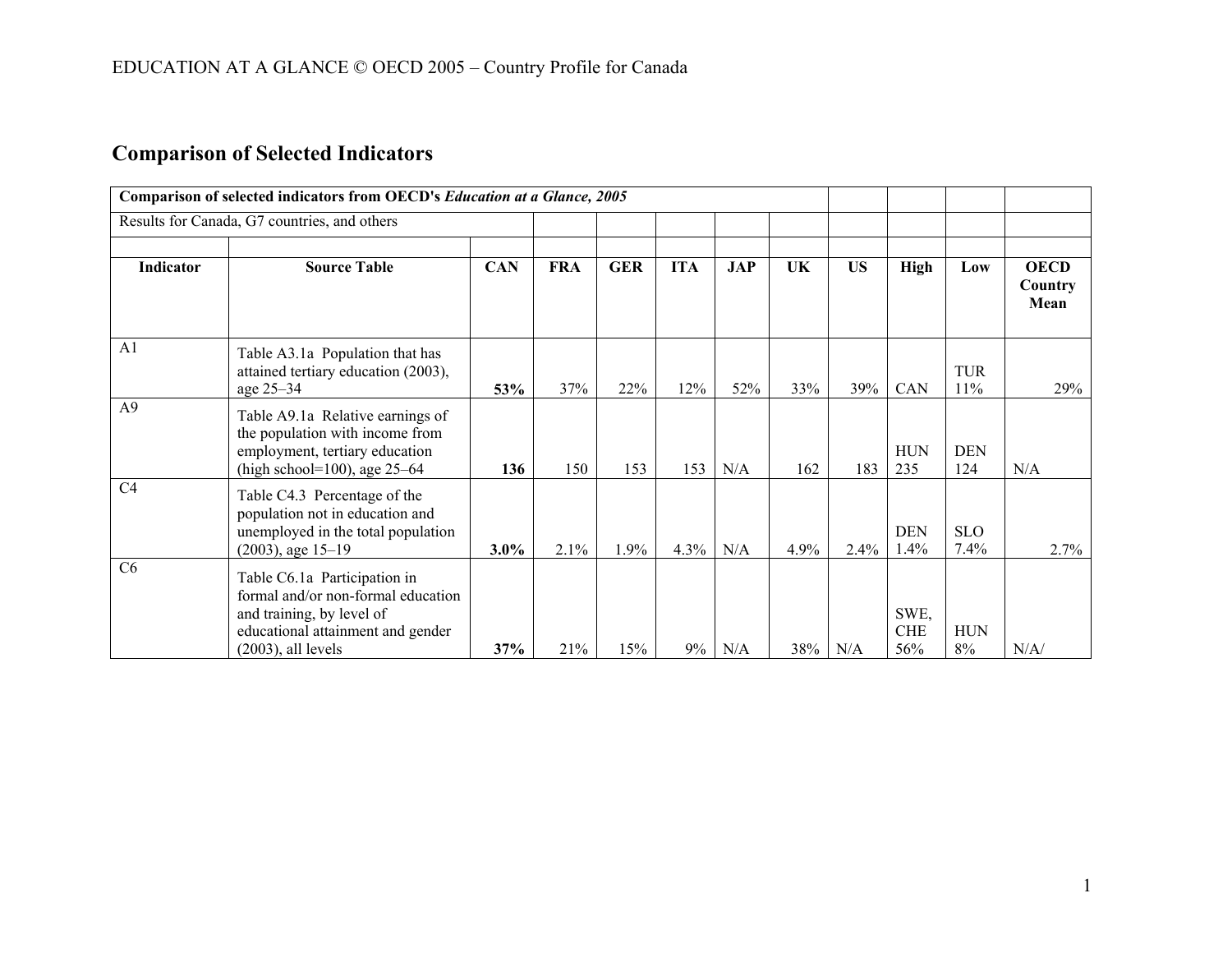# **Introductory Note**

This document, *Country Profile for Canada*, is intended to provide an overview of the data reported for Canada in *Education at a Glance, OECD Indicators 2005* (EAG 2005). Readers are invited to explore the full document in more depth, if they wish.

The text in italic type in this country profile is extracted directly from EAG 2005 and has page (p.) and paragraph (para.) references to the longer document. Please note that the EAG 2005 text has not been edited for this country profile. The comments in regular type relate to Canada, but are derived from the tables and charts in EAG 2005.

The section entitled Background Information at the end of this document is drawn directly from the "Introduction" in EAG 2005 and is included here for the reader's convenience.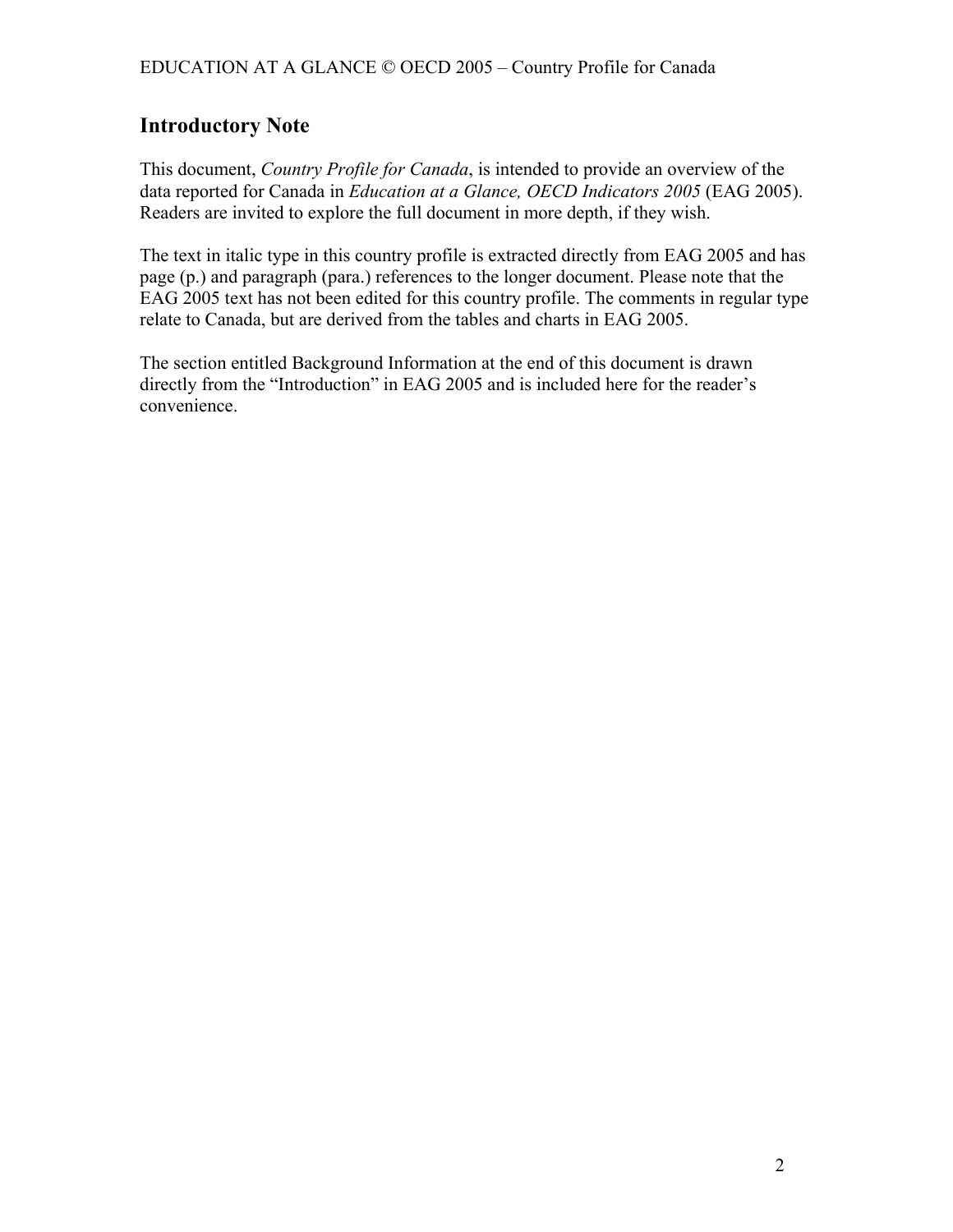# **Chapter A: The Output of Educational Institutions and the Impact of Learning**

#### **Indicator A1: Educational attainment of the adult population**

Educational attainment refers to the highest level of schooling an individual has completed, and serves as a proxy for measuring human capital — the skills available in the population and labour force. Among OECD countries, Canada is the country with the highest percentage of its population having completed postsecondary education. Over half of the population aged 25 to 34 has completed either college or university. (Table A1.3a).

*Among the population of 25-to-64-year-olds the share of the labor force that attains tertiary education, at either Type B or Type A, varies from below 10% in Italy and Turkey, to 44% in Canada, and equals or exceeds 30% in seven other countries (Table A1.1a).* 

*Consequently, in OECD countries the proportion of 25- to 64-year-olds who have completed tertiary type A or advanced research programmes ranges from less than 10% in Austria, Luxembourg and Portugal to 20% or more in Australia, Canada, Denmark, Iceland, Japan, Korea, the Netherlands, Norway and the United States. However, certain countries also have a tradition of vocational education at the tertiary level (tertiary-type B). The proportion of persons who have attained the tertiary-type B level is equal to or exceeds 15% in Belgium, Canada, Finland, Japan, New Zealand and Sweden (Table A1.1a).* 

*In 20 OECD countries, males' level of educational attainment – measured by the average number of years of schooling – is still higher than that of females, sometimes considerably, as in Korea and Switzerland. In ten OECD countries (Canada, Denmark, Finland, Ireland, New Zealand, Norway, Poland, Portugal, Sweden and the United States), the educational attainment of females aged 25 to 64 – measured by the average number of years of schooling – is at least slightly higher than that of men.* 

#### **Indicator A2: Current upper secondary graduation rates**

No data for Canada are included in this indicator.

#### **Indicator A3: Current tertiary graduation rates**

No data for Canada on tertiary graduation rates are included in this indicator. Data are included on motivation in mathematics for 15-year-olds, showing that motivation is higher for males than females.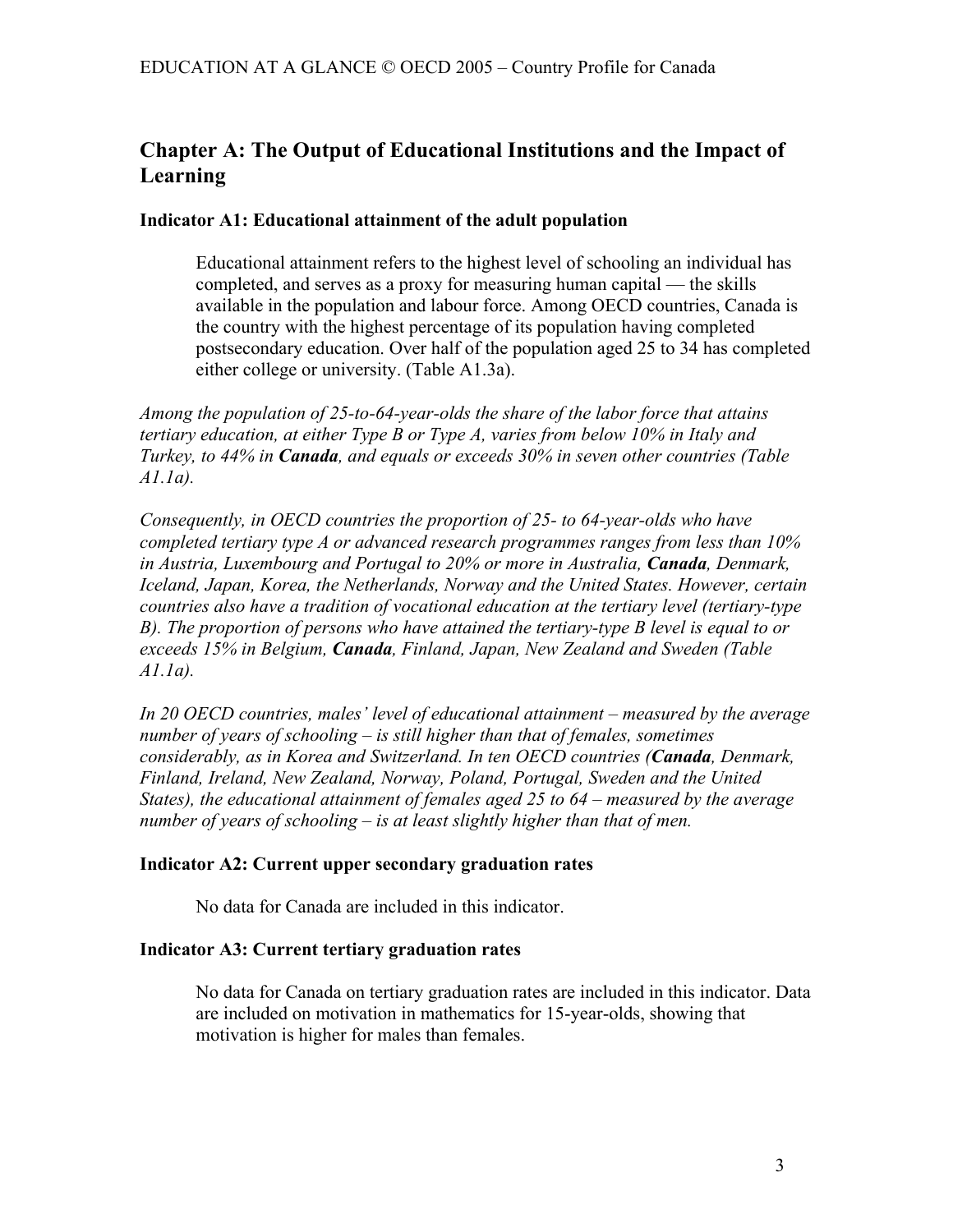#### **Indicator A4: What 15-year-olds can do in mathematics**

This indicator presents results from OECD's Programme for International Student Assessment (PISA 2003).

*Examining individual countries' performance by proficiency level shows that in Belgium, Japan, Korea, the Netherlands and Switzerland, 7% or more of students reach the highest level of proficiency. In these countries and in Canada, Finland and New Zealand, a significant proportion of students also reach Level 5 or above (over 20% in each case). In contrast, in Greece, Mexico, Portugal and Turkey, less than 6% of students reach these two levels of proficiency.* 

*On the combined mathematics scale, Finland, Korea and the Netherlands are the best performing OECD countries. Students' average scores in these countries – ranging from 538 points in the Netherlands to 544 points in Finland – are over one-half a proficiency level higher than the OECD average. Eleven other OECD countries (Australia, Belgium, Canada, Czech Republic, Denmark, France, Iceland, Japan, New Zealand, Sweden and Switzerland) have mean scores that are above the OECD mean.* 

*For some countries – most notably Greece, Italy, Korea, Mexico, Portugal, Spain and Turkey – the relative standing is similar across the four mathematics content areas. By contrast, in Austria, Canada, the Czech Republic, France, Germany, Ireland, Japan, New Zealand, Norway, the Slovak Republic and Switzerland, performance differences among the content areas are particularly large and may warrant attention in curriculum development and implementation.* 

Canadian students showed stronger performance on the content areas of "Change and Relationships" and "Uncertainty" than in "Quantity" and "Space and Shape."

*In addition, the range of performance in the middle half of the students (i.e. the difference between the 75th and 25th percentiles) on the combined mathematics scale ranges from less than 120 score points in Canada, Finland, Ireland and Mexico to more than 140 score points in Belgium and Germany. In the majority of countries, this range exceeds the magnitude of two proficiency levels and in Belgium and Germany it is around 2.4 proficiency levels.* 

*Finally, a comparison between the range of performance within a country and its average performance reveals that wide disparities in performance are not a necessary condition for a country to attain a high level of overall performance. For example, Canada, Denmark, Finland, Iceland and Korea all have above-average performance but below-average differences between the 75th and 25th percentiles*.

*On the change and relationships scale, among the 25 countries for which data can be compared, the OECD average increased from 488 points in 2000 to 499 points in 2003,*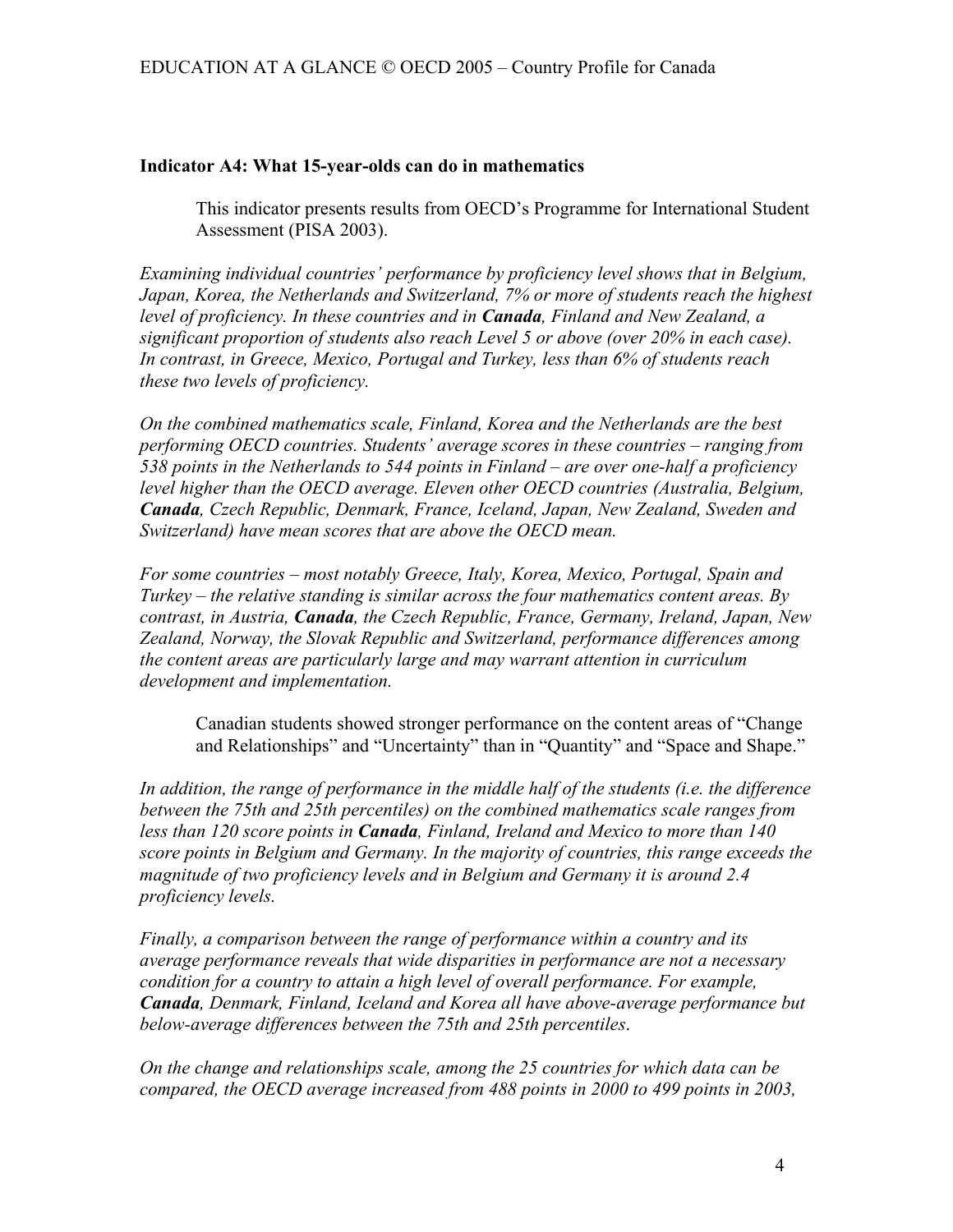*the largest observed difference in any areas of the PISA assessment. Again, however, there is wide variation across countries and more countries saw differences on this scale than on the space and shape scale. The Czech Republic and Poland both saw increases of around 30 score points (equivalent to about one-half a proficiency level); and in Belgium, Canada, Finland, Germany, Hungary, Korea, Portugal and Spain, increases were between 13 and 22 points. There were no statistically significant increases or decreases in average scores of the remaining countries.* 

#### **Indicator A5: What 15-year-olds can do in problem solving**

This indicator presents results from OECD's Programme for International Student Assessment (PISA 2003).

*The percentage of students unable to reach even Level 1 ranges from over half of students in Mexico and Turkey to below 10% in Australia, Canada, Finland and Korea. There are comparatively high proportions of low-performing students in other OECD countries as well: in Italy, Portugal and the United States, nearly one-quarter fall below Level 1, and in Greece roughly one-third do so.* 

*[T]he top performing countries in terms of mean scores are Finland, Japan and Korea. These three countries perform indistinguishably well and have mean scores that are almost 50 score points, or around one-half of a proficiency level, higher than the mean performance level for OECD countries, which is 500 score points. Other countries performing above this average are Australia, Belgium, Canada, the Czech Republic, Denmark, France, Germany, Iceland, the Netherlands, New Zealand, Sweden and Switzerland.* 

#### **Indicator A6: Between- and within-school variation in the mathematics performance of 15-year-olds**

This indicator presents results from OECD's Programme for International Student Assessment (PISA 2003).

*The proportion of between-school variance is around one-tenth of the OECD average level in Finland and Iceland, and half or less in Canada, Denmark, Ireland, Norway, Poland and Sweden. In these countries, performance is largely unrelated to the schools in which students are enrolled (Table A6.1). This suggests that the learning environment is similar in the ways that it affects the performance of students. It is noteworthy that Canada, Denmark, Finland, Iceland, Ireland, Norway and Sweden also perform close to or above the OECD average level. Parents in these countries can be less concerned about school choice in order to enhance their children's performance, and can be confident of high and consistent performance standards across schools in the entire education system*.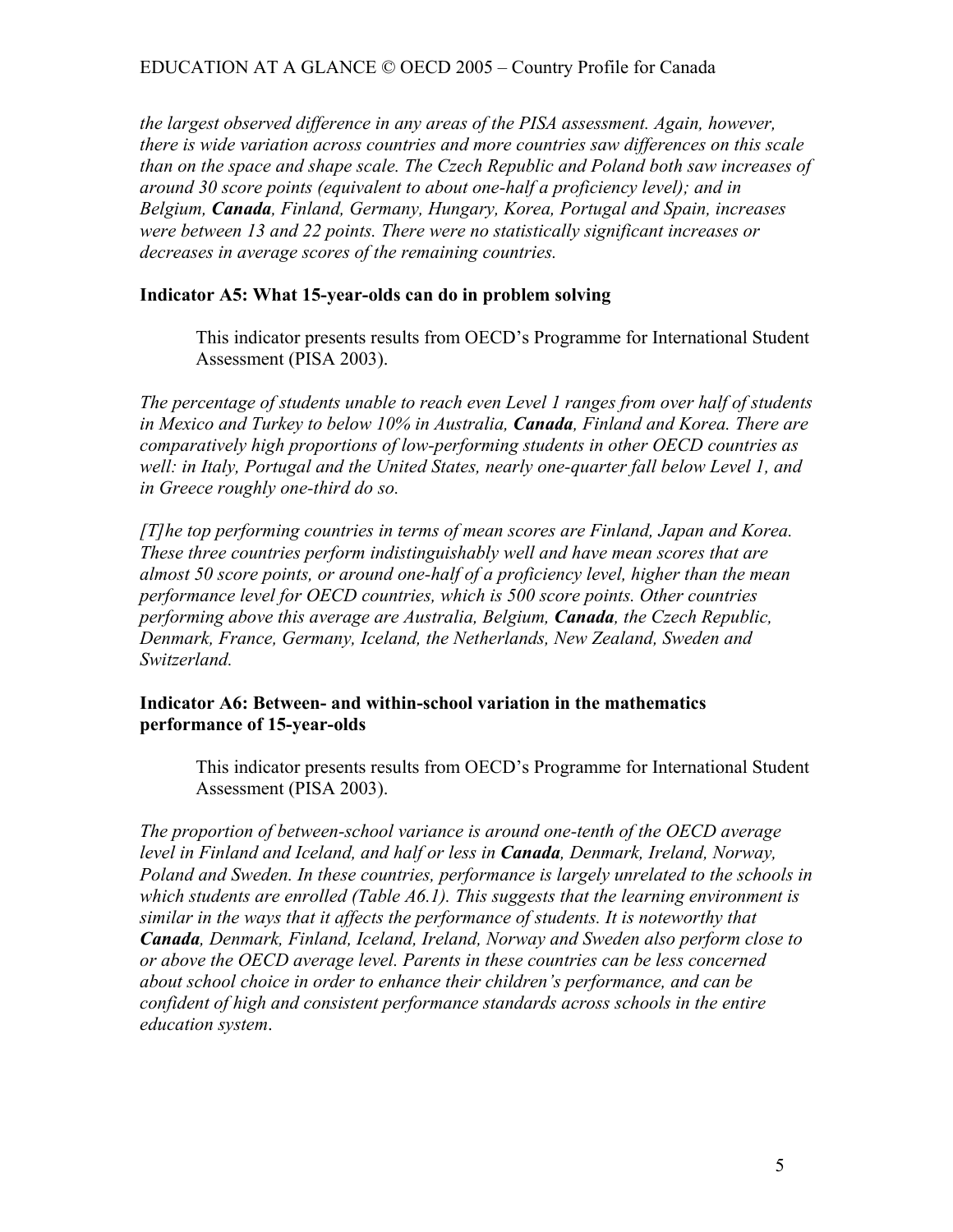#### **Indicator A7: Mathematics and science achievement of eighth-grade students (2003 and 1995)**

No data for Canada are included in this indicator. Data are based on the Trends in International Mathematics and Science Study (TIMSS). Canada did not participate in TIMSS in 2003.

#### **Indicator A8: Labour force participation by level of educational attainment**

*Higher unemployment rates for females at all levels of educational attainment are seen in 16 OECD countries (Table A8.2a). Combining all levels of education, differences in unemployment rates among males and females are less than half of a percentage point in seven countries: Australia, Austria, Canada, Germany, Iceland, Japan and Mexico. In 13 countries, unemployment rates for females with below upper secondary education are higher than those for males (Chart A8.3)*.

In Canada, as in most OECD countries, unemployment rates are lower for individuals with postsecondary education than for those with lower levels of educational attainment.

#### **Indicator A9: The returns of education: education and earnings**

*However, countries differ significantly in the dispersion of earnings. For instance, Table A9.4a shows that, considering all levels of educational attainment, and across all countries, an average of 62.8% of the population has earnings above half of the median but less than 1.5 times the median. However, this average includes a range that goes from 47% in Canada and 50% in the United States to 75% in Luxembourg and 81% in Belgium.* 

In Canada, the earnings of people with a university education are 61% higher than for people with a secondary school education.

#### **Indicator A10: The returns of education: links between education, economic growth and social outcomes**

*The estimated long-term effect on economic output of one additional year of education in the OECD area generally falls between 3 and 6%. Analyses of human capital across 14 OECD economies – based on literacy scores – also suggest significant positive effects on growth within countries*.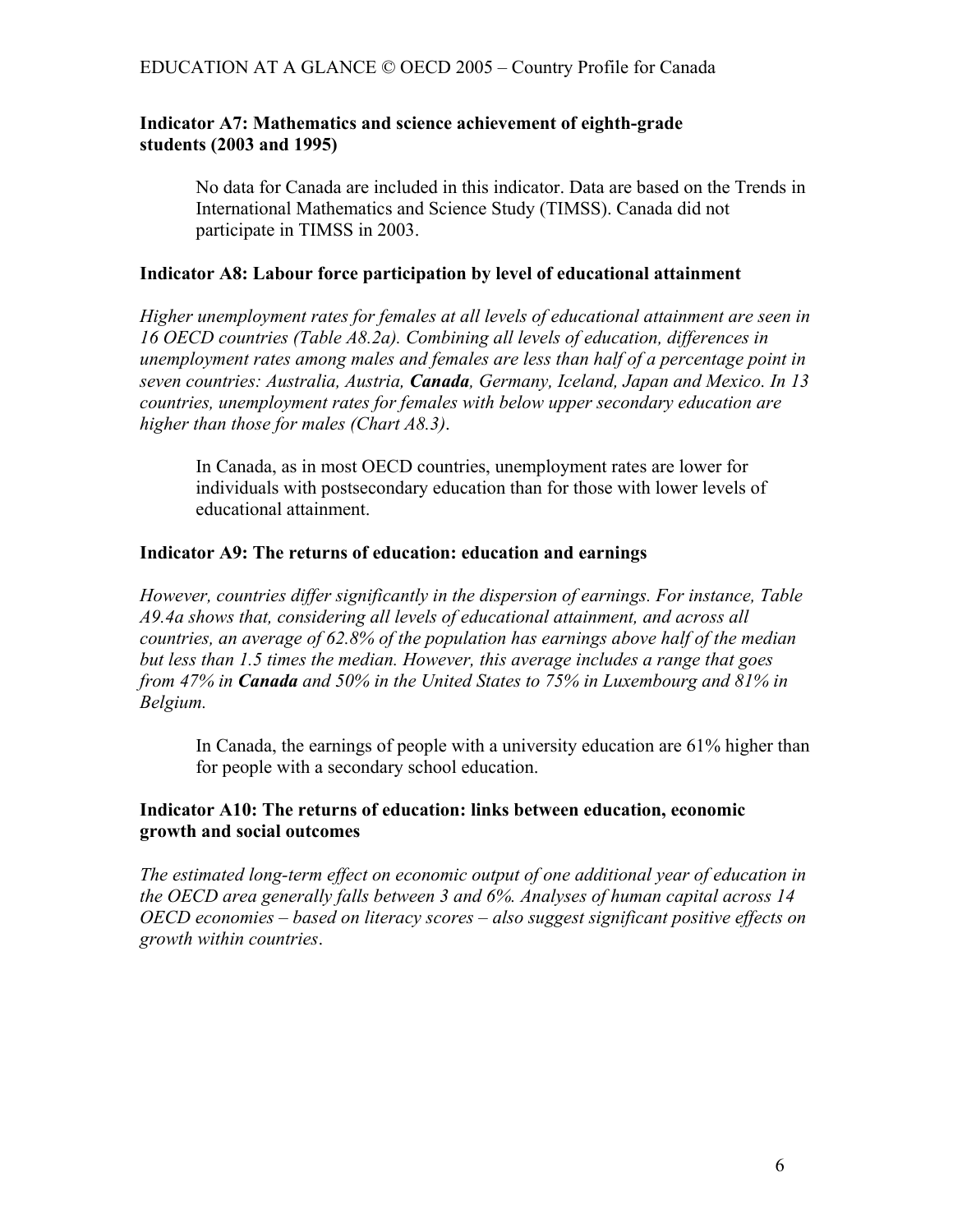#### **Chapter B: Financial and Human Resources Invested in Education**

#### **Indicator B1: Educational expenditure per student**

No data for Canada are included in this indicator.

#### **Indicator B2: Expenditure on educational institutions relative to Gross Domestic Product**

Data included for Canada are for 1995 only.

#### **Indicator B3: Public and private investment in educational institutions**

Data included for Canada are for 1995 only.

#### **Indicator B4: Total public expenditure on education**

Data included for Canada are for 1995 only.

#### **Indicator B5: Support for students and households through public subsidies**

No data for Canada are included in this indicator.

#### **Indicator B6: Expenditure in institutions by service category and by resource category**

No data for Canada are included in this indicator.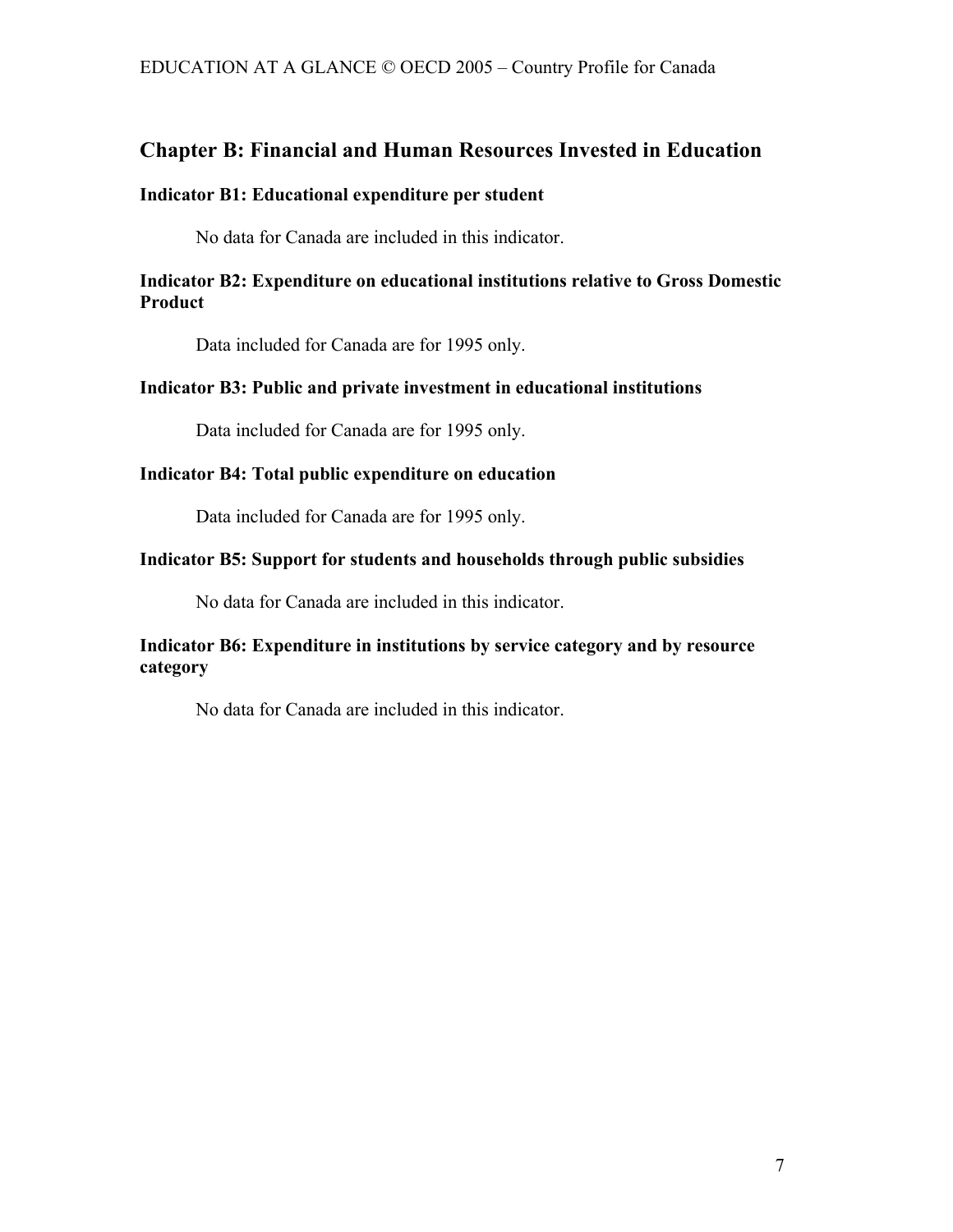# **Chapter C: Access to Education, Participation and Progression**

#### **Indicator C1: Enrolment in education from primary education to adult life**

No data for Canada are included in this indicator.

#### **Indicator C2: Participation in secondary and in tertiary education**

No data for Canada are included in this indicator.

#### **Indicator C3: Foreign students in tertiary education**

This indicator provides data on students studying in OECD countries other than their native country. While no data are available on foreign students in Canada, data are included on the percentage of Canadian students studying in other OECD countries.

#### **Indicator C4: Education and work status of the youth population**

*By and large, males and females differ very little in terms of the expected number of years in unemployment, even though expected unemployment periods tend to be longer for males. While the situation is similar for both genders in many countries, or with a slight disadvantage for males, females appear to be at a disadvantage in Greece and Spain, and at an advantage in Canada, Germany, Poland, the Slovak Republic and Turkey (Table C4.1a).* 

*Many young people also combine paid work out of school hours with education. This form of initial contact with the labour market for students between the ages of 15 and 24 is a major feature of the transition from education to work in Australia, Canada, the Netherlands, the United Kingdom and the United States and, to a lesser extent, Norway*.

*In Australia, Canada, Finland, Iceland, Norway, Sweden and the United Kingdom, noticeably more females than males in the 15- to 24-year-old age group combine work outside school hours with education (Tables C4.2b and C4.2c).* 

#### **Indicator C5: The situation of the youth population with low levels of education**

*In other OECD countries, the proportion* [of 15- to 19-year-olds who are not in education and not employed] *is lower but not insignificant, ranging from 3 to 9%. The problem affects more males than females in Austria, Canada, Finland, France, Iceland, Ireland, Italy, the Netherlands, Poland, the Slovak Republic, Sweden and the United Kingdom.*

*Quadrant 2 shows a third group of countries with more positive outcomes, with relatively high rates of participation in education and relatively low rates of non-students with low*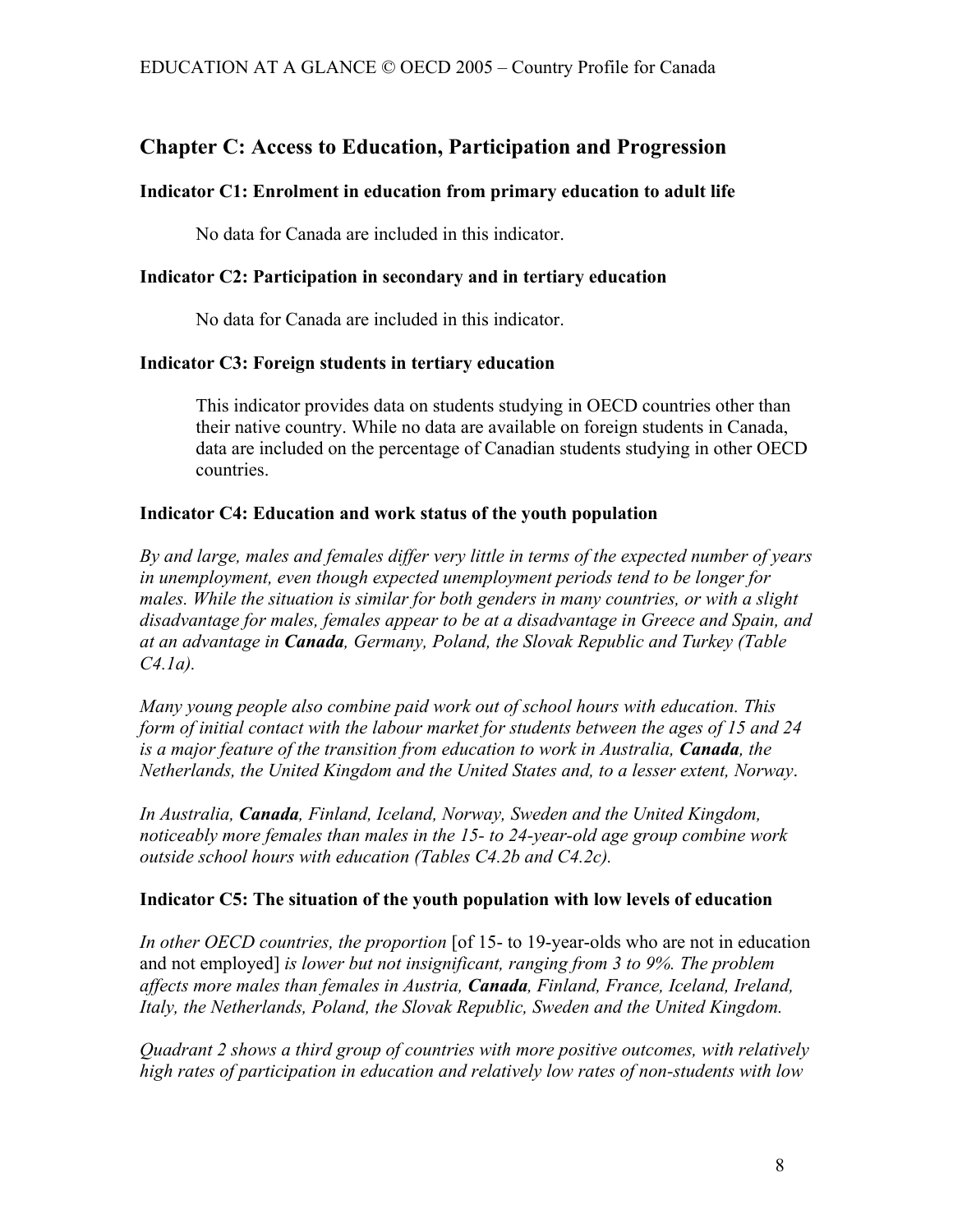*education levels. This characterises Canada, Denmark, Finland, Norway, Poland, Sweden and Switzerland, with France and Germany being more borderline*. [Chart 5.3]

In some OECD countries, including Canada, the difference in employment rates between those with a low level of education (less than secondary school) and those with secondary school education or above are significant. In Canada, the employment rate for 20- to 24-year-olds with less than secondary school education who are not in school was 57.6% in 2002, compared to 79.1% for those with a secondary school education or above.

*On the high end, starting from just above a difference of 20 percentage points, are all other countries, i.e., Australia, Austria, Belgium, Canada, the Czech Republic, France, Germany, Hungary, Norway and the United Kingdom. In this group of countries, only Austria passes the 60% mark for the employment rate of its low educated young adults*.

#### **Indicator C6: Participation in continuing education and training**

*There is substantial cross-country variation in participation rates in non-formal jobrelated continuing education and training. In the OECD, five countries – Denmark, Finland, Sweden, Switzerland and the United States – take the lead with more than 40% of the labour force having participated in some type of non-formal job-related continuing education and training within a 12-month period. The participation rate is lower than 10% in Greece, Hungary, Italy, Portugal and Spain. Between these two extremes, the incidence of training participation varies greatly; for example, the figure is about 12% in the Netherlands and Poland, but up to twice this rate and more in Austria, Canada and the Slovak Republic (Chart C6.1).* 

*The mean hours spent in learning per participant partly reflects a balance between extensive and intensive participation (Chart C6.4). Mean hours per participant vary from more than 100 hours in Greece and Hungary (associated with a low participation rate) to an average of 42 hours for the six countries with the highest participation rate (Denmark, Finland, Sweden, Switzerland, United Kingdom and the United States). Canada appears as an exception with 100 hours per participant associated with a high participation rate (Chart C6.4) (i.e., both intensive and extensive participation).*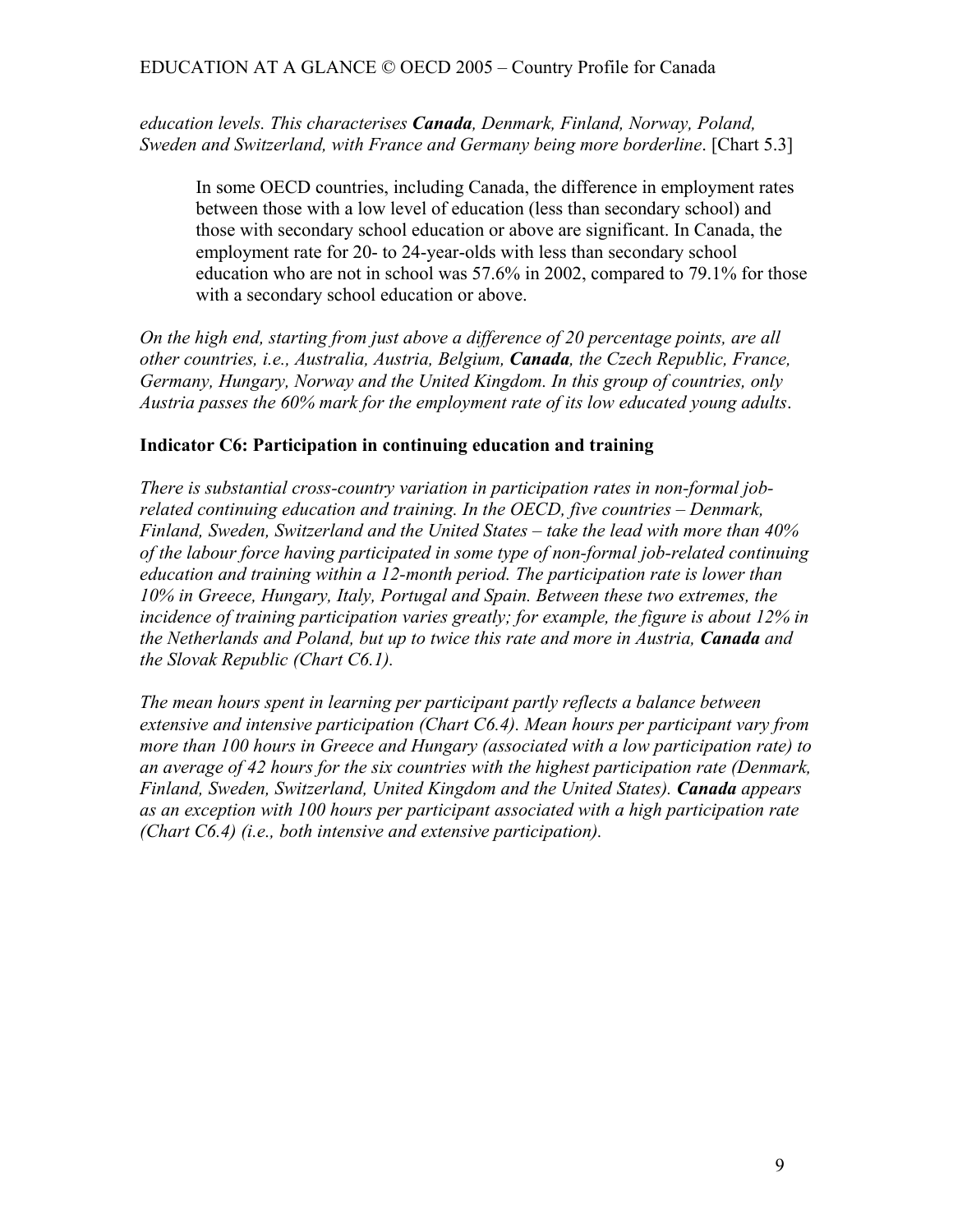### **Chapter D: The Learning Environment and Organisation of Schools**

#### **Indicator D1: Total intended instruction time for students in primary and secondary education**

No data for Canada are included in this indicator.

#### **Indicator D2: Class size and ratio of students to teaching staff**

No data for Canada are included in this indicator.

#### **Indicator D3: Teachers' salaries**

No data for Canada are included in this indicator.

#### **Indicator D4: Teaching time and teachers' working time**

No data for Canada are included in this indicator.

#### **Indicator D5: Public and private providers**

This indicator compares the size of the public and private sectors and the distribution of teaching resources, and the performance of students in public and private schools. In Canada, only 6% of students are enrolled in private schools (these data are drawn from PISA, which surveyed 15-year-old students).

*The performance advantage of private schools* [on PISA 2003] *amounts to 33 score points on average across OECD countries, to between 24 and 46 score points in Canada, Ireland, Korea, the Slovak Republic, Spain, the United States and the partner country Macao-China, to between 55 and 66 score points in Germany, Mexico and New Zealand and to more than 90 score points in the partner countries Brazil and Uruguay (Chart D5.4 and Table D5.4).* 

#### **Indicator D6: Institutional differentiation**

*This indicator examines aspects of the structure of education systems, in particular the nature and degree of stratification and institutional differentiation in the countries participating in PISA 2003. The analysis investigates whether the data provide any evidence that particular structures of education systems promote higher levels of quality and/or equity in student outcomes.*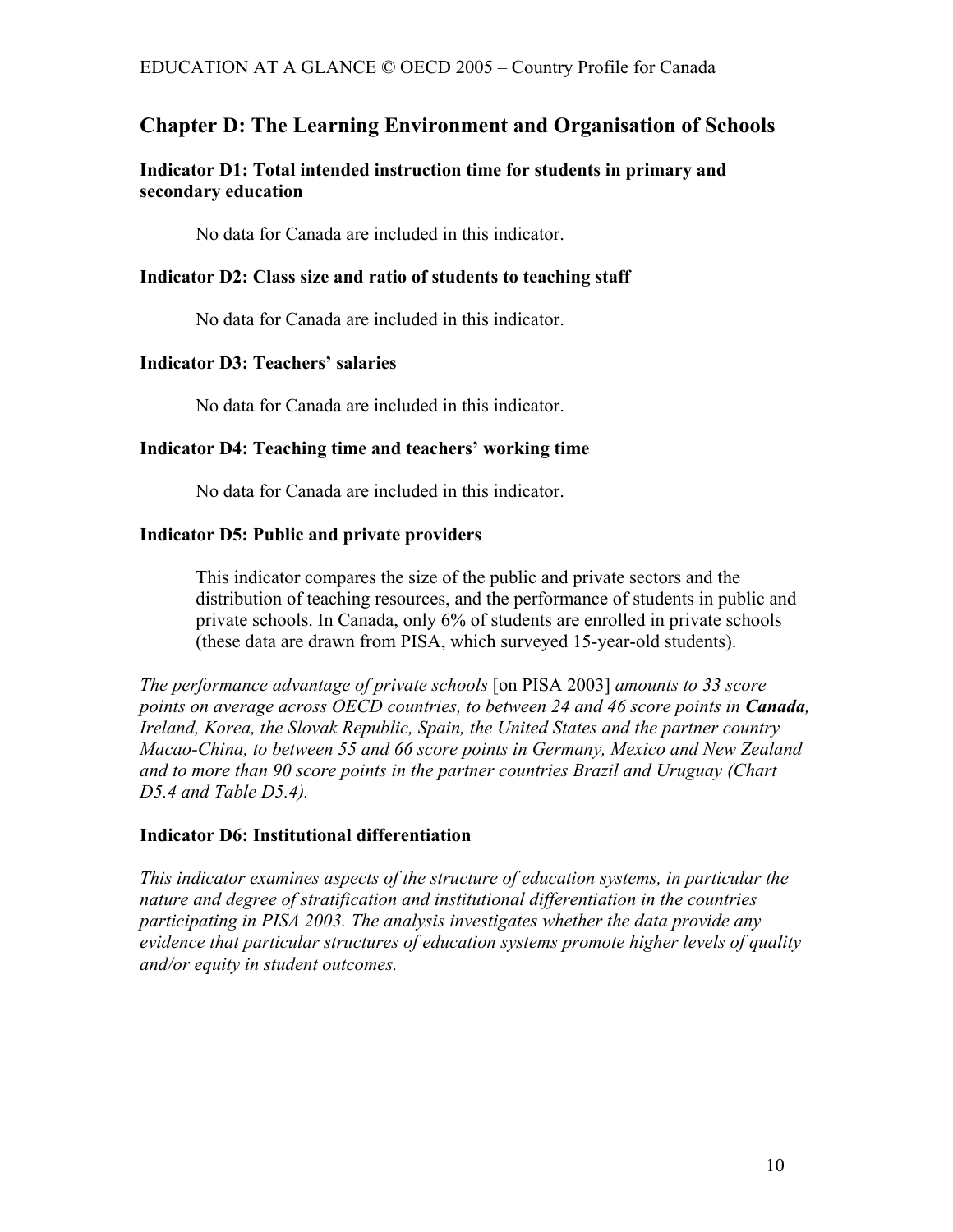# **Background Information**

#### **INTRODUCTION: THE INDICATORS AND THEIR FRAMEWORK**

#### **The organising framework**

*Education at a Glance – OECD Indicators 2005* provides a rich, comparable and up-todate array of indicators that reflect a consensus among professionals on how to measure the current state of education internationally.

The indicators provide information on the human and financial resources invested in education, on how education and learning systems operate and evolve, and on the returns to educational investments. The indicators are organised thematically, and each is accompanied by relevant background information. The education indicators are presented within an organising framework which:

- Distinguishes between the actors in education systems: individual learners, instructional settings and learning environments, educational service providers, and the education system as a whole;
- Groups the indicators according to whether they speak to learning outcomes for individuals or countries, policy levers or circumstances that shape these outcomes, or to antecedents or constraints that set policy choices into context; and
- Identifies the policy issues to which the indicators relate, with three major categories distinguishing between the quality of educational outcomes and educational provision, issues of equity in educational outcomes and educational opportunities, and the adequacy and effectiveness of resource management.

|                                                                | (1) Education and<br>learning outputs<br>and outcomes                                      | (2) Policy levers and<br>contexts shaping<br>educational<br>outcomes                   | (3) Antecedents or<br>constraints that<br>contextualise<br>policy                    |
|----------------------------------------------------------------|--------------------------------------------------------------------------------------------|----------------------------------------------------------------------------------------|--------------------------------------------------------------------------------------|
| (I) Individual<br>participants in<br>education and<br>learning | $(1.I)$ The quality and<br>distribution of<br>individual educational<br>outcomes           | (2.I) Individual attitudes,<br>engagement, and<br>behaviour                            | (3.I) Background<br>characteristics of the<br>individual learners                    |
| (II) Instructional<br>settings                                 | $(1.II)$ The quality of<br>instructional delivery                                          | $(2.II)$ Pedagogy and<br>learning practices and<br>classroom climate                   | (3.II) Student learning<br>conditions and<br>teacher working conditions              |
| (III) Providers of<br>educational<br>services                  | $(1.III)$ The output of<br>educational<br>institutions and<br>institutional<br>performance | (2.III) School environment<br>and organisation                                         | (3.III) Characteristics of<br>the<br>service providers and<br>their communities      |
| (IV) The education<br>system as a<br>whole                     | $(1.IV)$ The overall<br>performance of the<br>education system                             | (2.IV) System-wide<br>institutional settings,<br>resource allocations.<br>and policies | (3.IV) The national<br>educational, social,<br>economic, and<br>demographic contexts |

The following matrix describes the first two dimensions.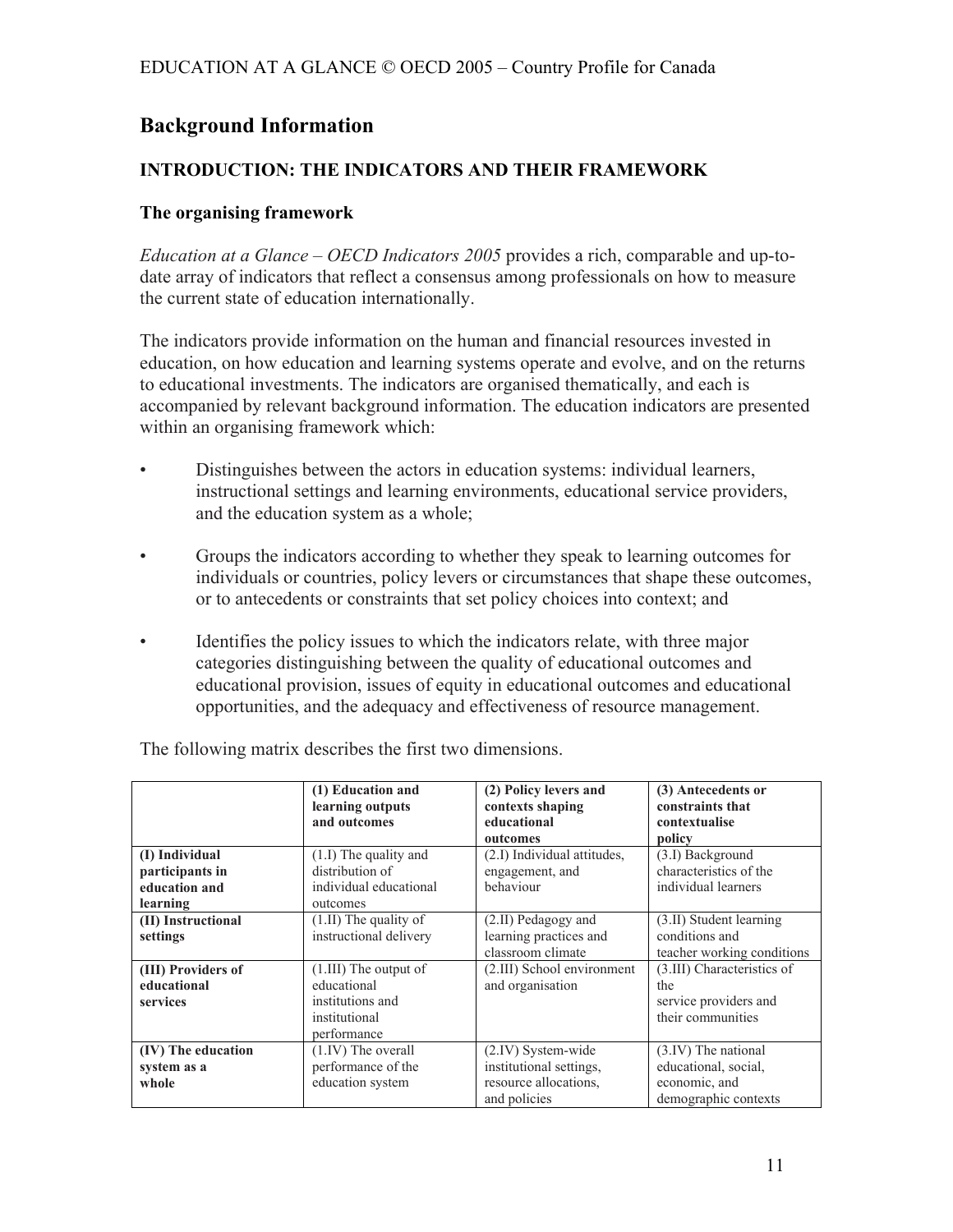The following sections discuss the matrix dimensions in more detail:

#### **Actors in education systems**

The OECD Education Indicators programme seeks to gauge the performance of national education systems *as a whole*, rather than to compare individual institutional or other sub-national entities. However, there is increasing recognition that many important features of the development, functioning and impact of education systems can only be assessed through an understanding of learning outcomes and their relationships to inputs and processes at the level of individuals and institutions. To account for this, the indicator framework distinguishes between a macro level, two meso-levels and a micro-level of education systems. These relate to:

- The education system as a whole;
- The educational institutions and providers of educational services;
- The instructional setting and the learning environment within the institutions; and
- The individual participants in education and learning.

To some extent, these levels correspond to the entities from which data are being collected but their importance mainly centres on the fact that many features of the education system play out quite differently at different levels of the system. For example, at the level of students within a classroom, the relationship between student achievement and class size may be negative, if students in small classes benefit from improved contact with teachers. At the class or school level, however, students are often intentionally grouped such that weaker or disadvantaged students are placed in smaller classes so that they receive more individual attention. At the school level, therefore, the observed relationship between class size and student achievement is often positive (suggesting that students in larger classes perform better than students in smaller classes). At higher aggregated levels of education systems, the relationship between student achievement and class size is further confounded, *e.g.* by the socio-economic intake of schools or by factors relating to the learning culture in different countries. Past analyses which have relied on macrolevel data alone have therefore sometimes led to misleading conclusions.

#### **Outcomes, policy levers and antecedents**

The second dimension in the organising framework further groups the indicators at each of the above levels:

- Indicators on observed outputs of education systems, as well as indicators related to the impact of knowledge and skills for individuals, societies and economies, are grouped under the sub-heading *output and outcomes of education and learning;*
- The sub-heading *policy levers and contexts* groups activities seeking information on the policy levers or circumstances which shape the outputs and outcomes at each level; and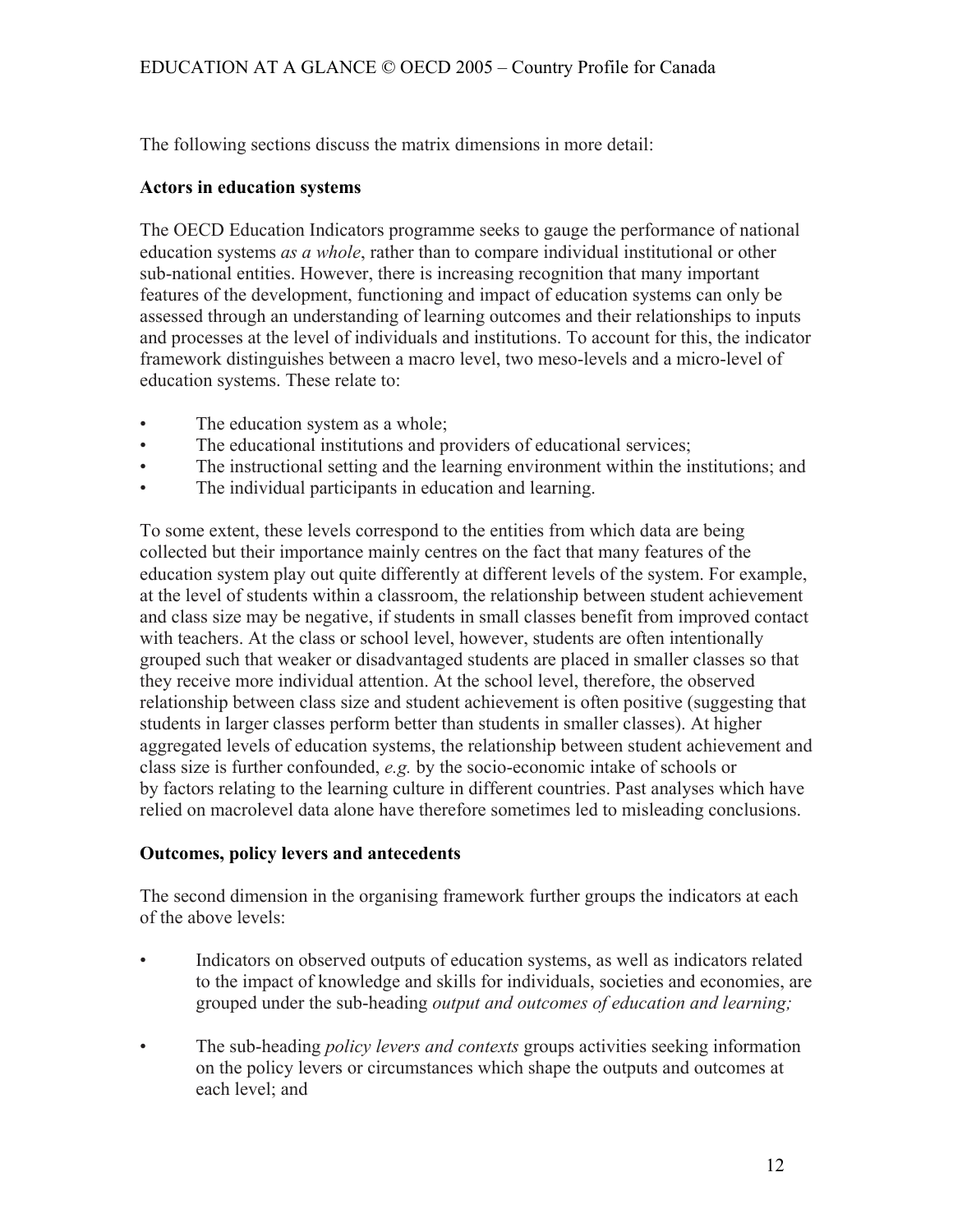• These policy levers and contexts typically have *antecedents* – factors that define or constrain policy. These are represented by the sub-heading *antecedents and constraints*. It should be noted that the antecedents or constraints are usually specific for a given level of the education system and that antecedents at a lower level of the system may well be policy levers at a higher level. For teachers and students in a school, for example, teacher qualifications are a given constraint while, at the level of the education system, professional development of teachers is a key policy lever.

#### **Policy issues**

Each of the resulting cells in the framework can then be used to address a variety of issues from different policy perspectives. For the purpose of this framework, policy perspectives are grouped into the following three classes which constitute the third dimension in the organising framework for INES:

- Quality of educational outcomes and educational provision;
- Equality of educational outcomes and equity in educational opportunities; and
- Adequacy and effectiveness of resource management.

In addition to the dimensions mentioned above, the time perspective as an additional dimension in the framework, allows dynamic aspects in the development of education systems to be modelled also.

The indicators that are published in *Education at a Glance 2005* fit within this framework, though often they speak to more than one cell. Most of the indicators in **Chapter A**, *The output of educational institutions and impact of learning*, of course relate to the first column of the matrix describing outputs and outcomes of education. Even so, indicators in Chapter A measuring educational attainment for different generations, for instance, not only provide a measure of the output of the educational system but also provide context for current educational policies, helping to shape polices on life-long learning, for example.

**Chapter B**, examining the *Financial and human resources invested in education*, provides indicators which are either policy levers or antecedents to policy, or sometimes both. For example, expenditure per student is a key policy measure which most directly impacts on the individual learner as it acts as a constraint on the learning environment in schools and student learning conditions in the classroom.

**Chapter C** turns to issues of *Access to education, participation and progression*. Indicators in this chapter provide a mixture of outcome indicators, policy levers and context indicators. Entry rates and progression rates are, for instance, measures of outcomes to the extent that they indicate the results of policies and practices at the classroom, school and system levels. But they can also provide contexts for establishing policy by